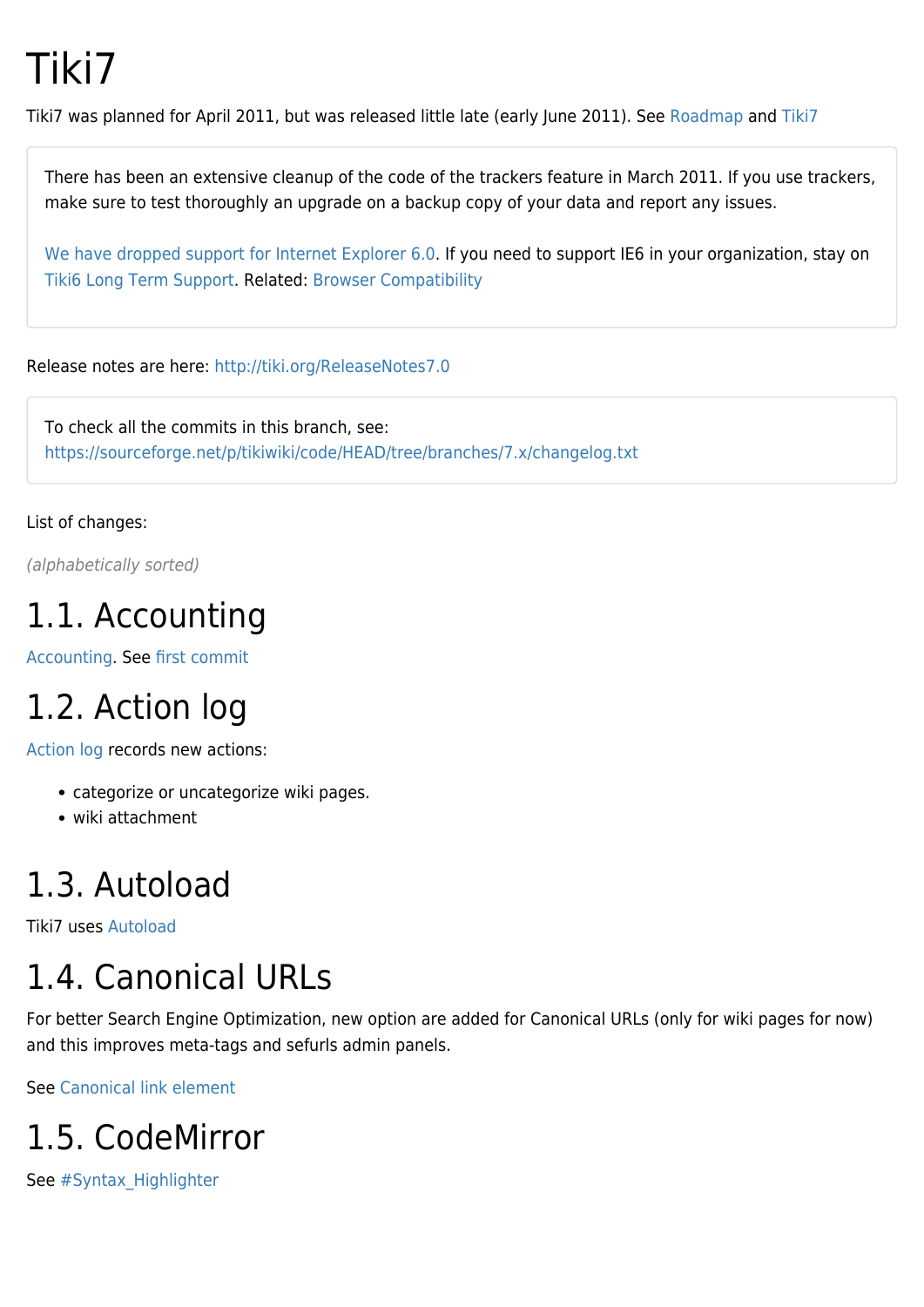### 1.6. Comments

archived comments: admins can archive or unarchive comments. This feature can be controlled on the Comments admin panel and is off by default.

# 1.7. Content Organizer

See [Content Organizer](https://doc.tiki.org/Content-Organizer)

## 1.8. CSS

See [#Theme\\_styles](#page--1-0)

# 1.9. Date and time

Add admin and user preference to show 12-hour time notation in time selectors used in edit windows of blog posts, calendar entries, etc.

<https://sourceforge.net/p/tikiwiki/code/32939>

## 1.10. Draw with SVG-edit

[Draw](https://doc.tiki.org/Draw)

# 1.11. File Gallery

Two new options:

- Use file galleries for wiki attachments
- Use file galleries for user files

# 1.12. Flagged Revisions

Flagged revisions rely on trusted users to mark revisions of a page as good or safe. Trusted users can see all revisions and flag/unflag revisions as needed. A notice at the top of the page will offer these options and allow to navigate to the latest version or the last approved version.

For more information, see [Flagged Revisions](https://doc.tiki.org/Flagged-Revisions)

# 1.13. HTML5

• Tiki7 moved to [HTML5](https://doc.tiki.org/HTML5)

#### <http://en.wikipedia.org/wiki/HTML5>

HTML5 is mostly backwards compatible, so people with newer browsers will take advantage of the enhancements and the other won't really be affected.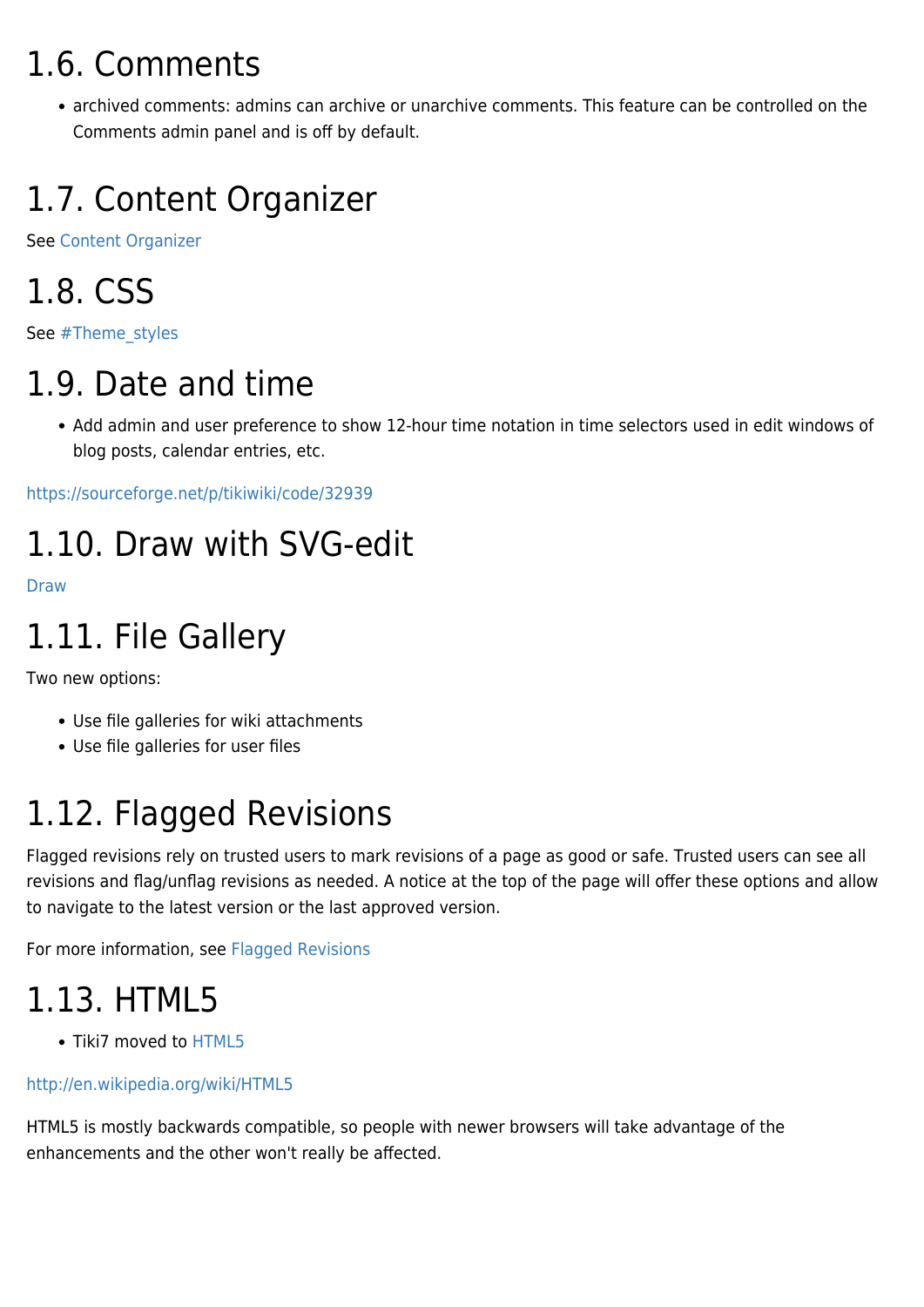## 1.14. In-browser code editing

See [#Syntax\\_highlighter](#page--1-0)

## 1.15. Interactive translation and "Edit or export languages" page

Continuing the work done for Tiki5 and Tiki6, several improvements to interactive translation and "Edit or export languages" (tiki-edit\_languages.php) were done for Tiki7.

• It is not necessary anymore to go to tiki-edit languages.php to enable or disable interactive translation mode. You can simply click on the interactive translation button on the "Quick Admin" area. The button now is smarter and will preserve the current page instead of redirecting you to tiki-edit languages.php.



- Before Tiki7 to be able to use "Edit language" tab on tiki-edit\_languages.php to edit or add translations for a particular language you had to first import all the translations for that language to the database or translate any string using interactive translation. Now it is possible to add or edit translations directly. Thus the tab to import language.php to database was removed from tiki-edit\_languages.php.
- Custom pagination code was replaced by Tiki standard pagination system for tiki-edit languages.php
- New features for "Edit languages" tab make it easier to collaboratively translate Tiki (through [http://i18n.tiki.org\)](http://i18n.tiki.org):
	- Checkbox to list only database stored translations
	- When a translation in the database is different from the one on language.php shows the original translation and a diff between the two
	- $\circ$  Show who did the translation and when



## 1.16. Menus

At the "Admin Menus" screen for the standard Application menu you will no longer have the usual Edit, Configure/Options Action icons. Instead you will see a RESET button and the clone icon.

Therefore, in order to edit the main application menu, you have to clone it and use a copy for your edited versions.

# 1.17. Mobile with jQuery Mobile

Tiki Mobile with [HAWHAW](http://www.hawhaw.de/) was first released in 2004 and it was impressive for the time. Nowadays, phones are much more powerful and now that Tiki6 [LTS](http://dev.tiki.org/Version%20lifecycle) is done, it's now time to make major changes. Thus, we are moving to [jQuery Mobile.](http://jquerymobile.com) [MobileESP](http://MobileESP.com) will handle device detection.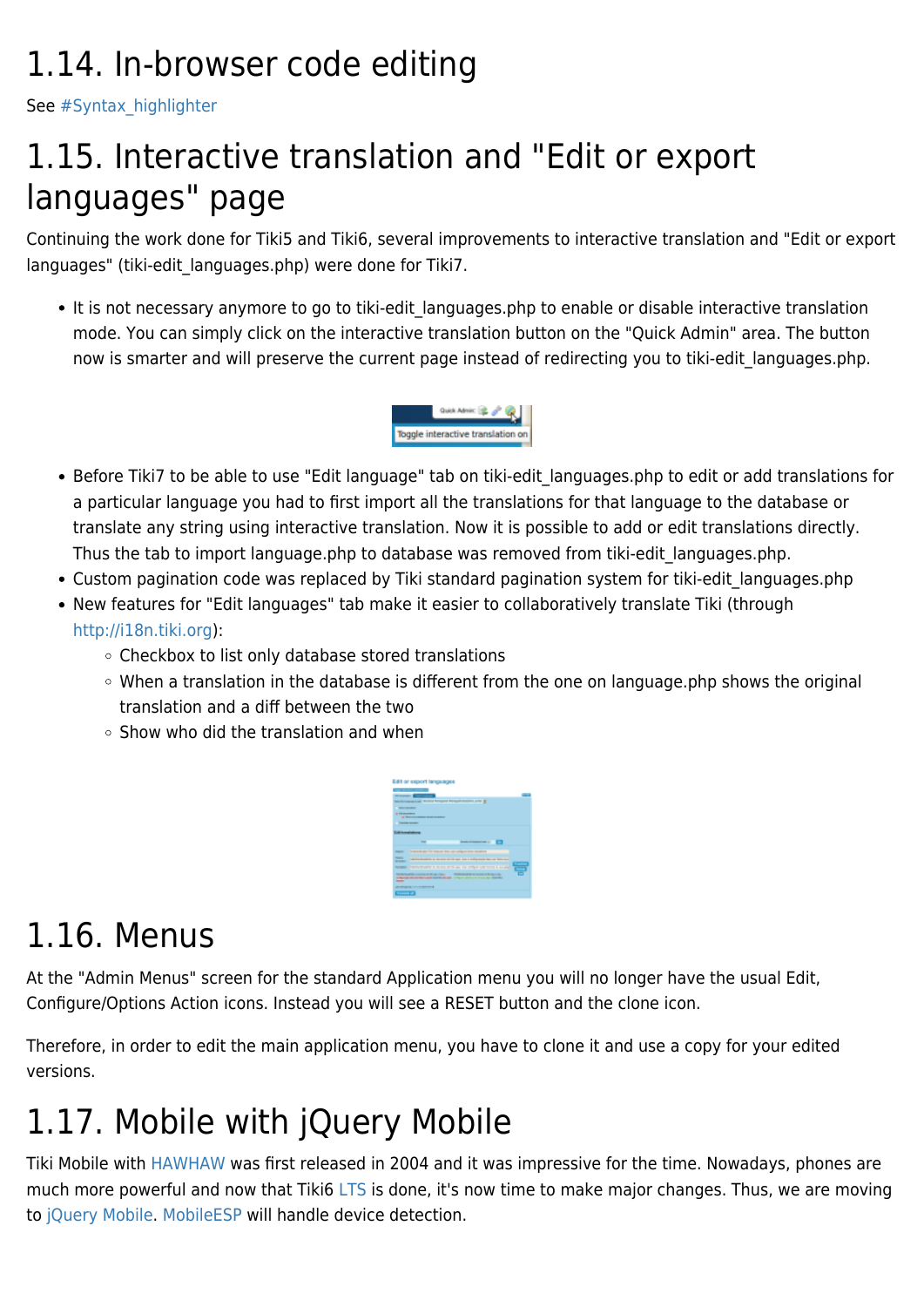## 1.18. Modules Payment outstanding

New module to show outstanding payments of current user. See Module payment outstanding

#### Module Revamp

All the top & bottom section has been revamp and now everything (ex.: logo, login box, etc.) is a drag & drop module -><http://themes.tiki.org/Theme+header+modules>

Also, modules are filtered with a feature check. If the blog feature is off, all blog modules are hidden by default.

### Module TrackerHelp

A button allows to copy in a [Pretty Tracker](https://doc.tiki.org/Pretty-Tracker) format all the fields in the current textarea of a edit wiki page. See [Module TrackerHelp](https://doc.tiki.org/Module-trackerhelp).

# 1.19. OpenStreetMap

[OpenStreetMap](https://doc.tiki.org/OpenStreetMap) integration to Tiki via [OpenLayers](http://openlayers.org/)

## 1.20. Passwords

New option to have password different from login.

# 1.21. Payments

Allow payments to be restricted to be seen only by user that is supposed to be pay it (common use case)

## 1.22. Plugins

#### 1.22.1. Parser improvements

This will permit easier plugin-in-plugin embedding.

#### 1.22.2. Pending approval notification

There is a setting called "**Plugin pending notification**" in "**Admin home > Editing and plugins > Plugins (tab)**", which allows users in groups with the permission tiki p plugin approve to receive an email notification each time a new plugin call is added in a wiki page as pending approval.

See [Plugins](https://doc.tiki.org/Plugins) for more information.

#### 1.22.3. Plugin GroupExpiry

A plugin to show the expiry of a group a user is in. See [PluginGroupExpiry](https://doc.tiki.org/PluginGroupExpiry).

## 1.22.4. Plugin GetAccessToken

This plugin is designed for an admin to display a link on a secure page to another page using a security access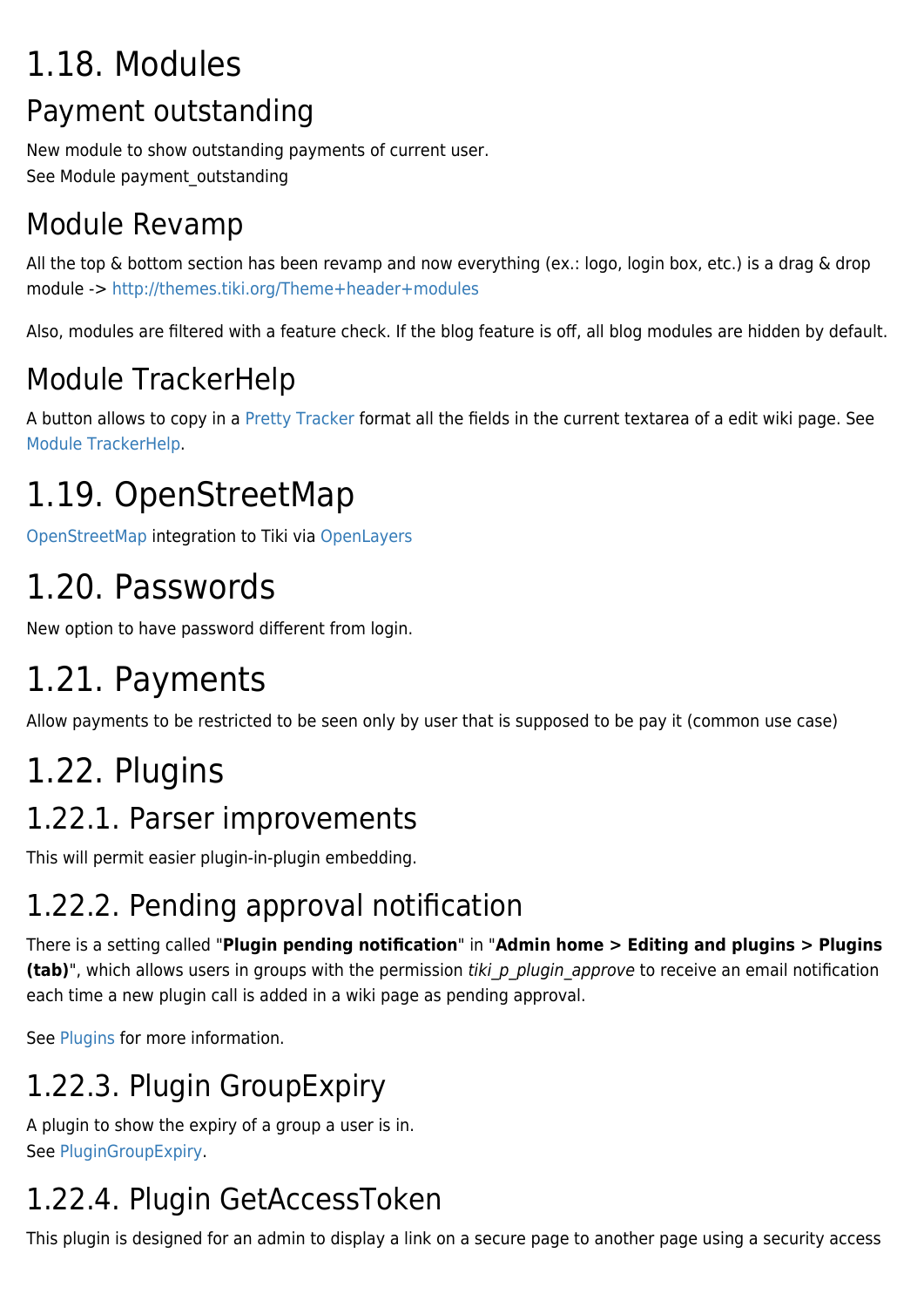token. This might be useful where on one page which is accessible to users through a token, the user needs to be able to access another secondary page using a different token.

See [PluginGetAccessToken](https://doc.tiki.org/PluginGetAccessToken)

#### 1.22.5. PluginSlideshow

It configures a slideshow: it extends the existing wiki page slideshow with notes & styles. See [PluginSlideshow](https://doc.tiki.org/PluginSlideshow)

#### 1.22.6. PluginTrackerList: new param 'tplwiki'

A new param "tplwiki" has been introduced to allow having the same little parsing that tpl's on disk had but this time through wiki pages also. This improvement prevents former issues with smarty parsing [R code](https://doc.tiki.org/PluginR) from trackers item smarty templates (pretty trackers) in wiki pages.

#### 1.22.7. PluginTrackerToggle

This plugin allows to toggle the visibility of an HTML element like a div depending on the value of a field. They can be used in Pretty trackers.

See [PluginTrackerToggle](https://doc.tiki.org/PluginTrackerToggle)

#### 1.22.8. Plugins UI

See [PluginUI](http://dev.tiki.org/PluginUI)

- force check for plugin required params (before was possible to insert a plugin with a required field empty)
- now is possible to define a relation between two params so that the child param is only displayed if a specific value of the parent param is selected

#### 1.22.9. Plugins for Videos: Blip.tv and Vimeo added

Two new plugins have been added to make it easier to add videos from Blip.tv or Vimeo. They are similar to Youtube plugin.

## 1.23. Profiles exporter

• [Save current configuration as a profile](http://profiles.tiki.org/Save%20current%20configuration%20as%20a%20profile)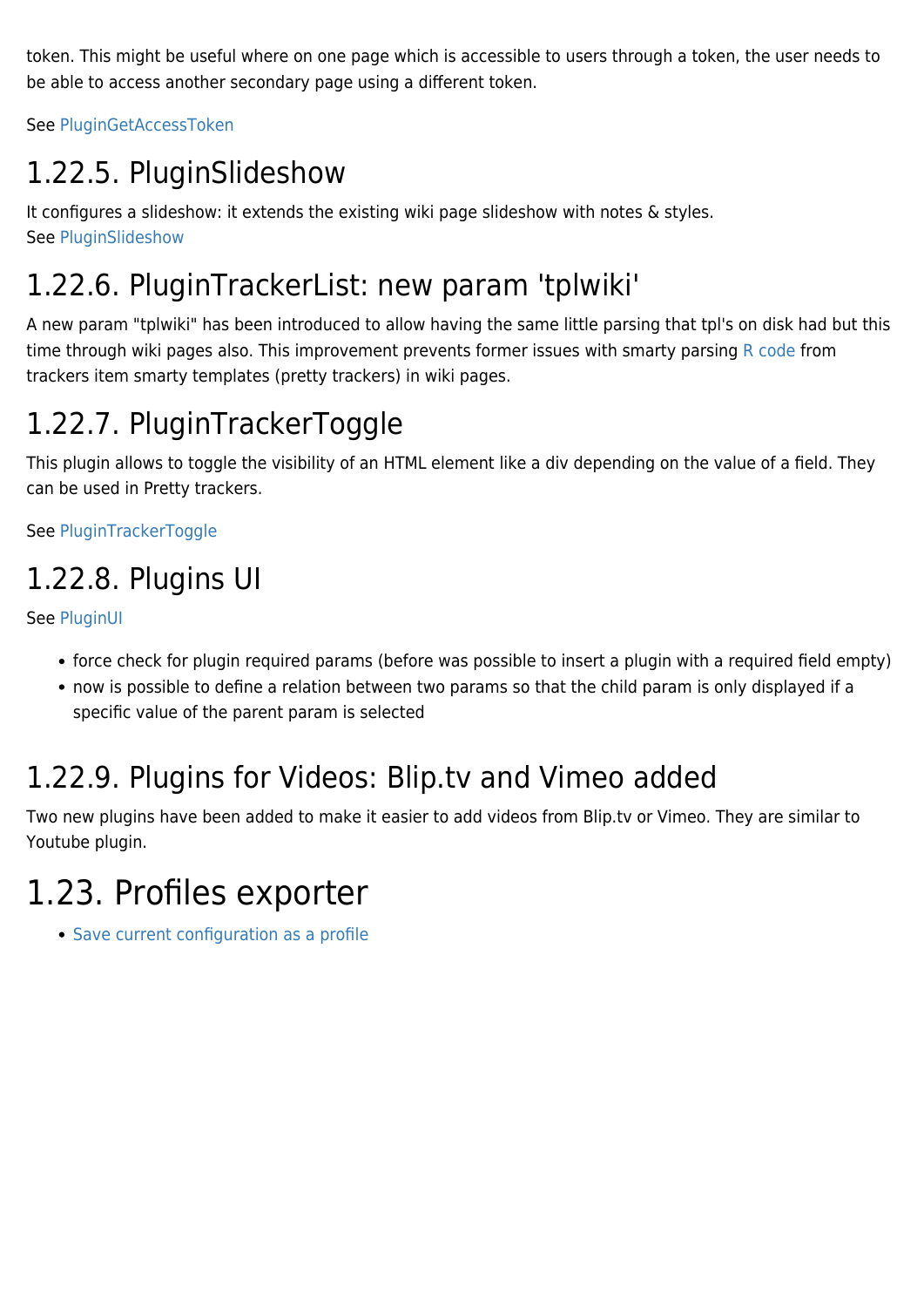| <b>Apply Profiles</b>                 | Export                                                                                       | <b>No Tabs</b>          |  |
|---------------------------------------|----------------------------------------------------------------------------------------------|-------------------------|--|
| Export YAML                           |                                                                                              |                         |  |
| Object type: Preferences              |                                                                                              |                         |  |
| - Export modified preferences as YAML |                                                                                              |                         |  |
| Filter:                               | Toggle Visible<br>Show added preferences $\sqrt{ }$                                          |                         |  |
|                                       | auth method = $openid$ (tiki)                                                                |                         |  |
|                                       | browsertitle = $My$ Tiki $('')$                                                              |                         |  |
|                                       | display timezone = $UTC$ (Local)                                                             |                         |  |
|                                       | error reporting adminonly = $n$ (y)                                                          |                         |  |
|                                       | error reporting level = $2047$ (2039)                                                        |                         |  |
|                                       | feature_custom_doctype_content = DOCTYPE html PUBLIC "-I/W3CI/DTD (no default)</td <td></td> |                         |  |
|                                       | feature_edit_templates = $y$ (n)                                                             |                         |  |
|                                       | feature_jquery_jqs5 = $y$ (no default)                                                       |                         |  |
|                                       | feature jquery reflection = $y$ (n)                                                          |                         |  |
|                                       | feature_jquery_tablesorter = $y$ (n)                                                         |                         |  |
|                                       | feature left column = $user (y)$                                                             |                         |  |
|                                       | feature right column $\equiv$ user (v)                                                       | $\overline{\mathbf{v}}$ |  |
| <b>Export</b>                         |                                                                                              |                         |  |

## 1.24. Slideshow

Slideshow has undergone massive improvements, including

• Uses themes from [jQueryUI ThemeRoller](http://jqueryui.com/themeroller/)

## 1.25. Smarty tables

Code has been cleaned up and made more consistant, for a better UI and easier themeability

#### 1.26. SOAP

• [SOAP Tiki server + SOAP client in webservices admin](http://tikiwiki.svn.sourceforge.net/viewvc/tikiwiki?view=revision&revision=31291)

## 1.27. Spreadsheet

It has been even more AJAX-ified, so that the edit interface loads in the browser, without the need to contact the server at that point.

## 1.28. Syntax Highlighter

Tiki is now using [CodeMirror](http://codemirror.net/) as a syntax highlighter and indentation helper, which allows to highlight syntax in real time when the user is typing it. It will also help with auto indentation of code (when required in some syntax) while typing it.

The first step in the implementation has been in [PluginCode](https://doc.tiki.org/PluginCode) and [PluginR](https://doc.tiki.org/PluginR), but the goal is to extend it somehow to any textarea used in most Tiki features.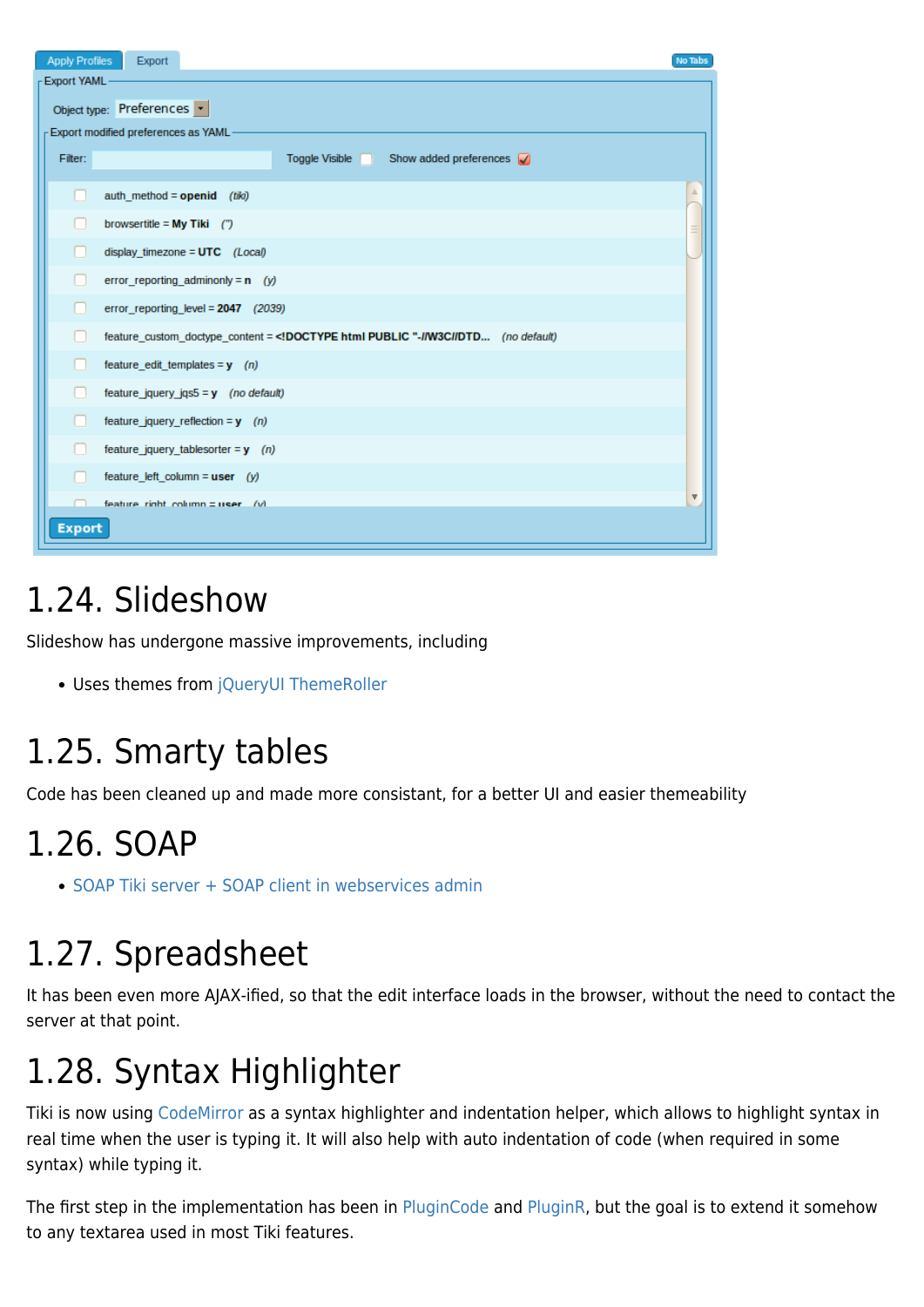#### See [Syntax Highlighter](https://doc.tiki.org/Syntax-Highlighter)

| Properties<br>Edit page                                                                                                                                                                                                                                         |   |  |  |
|-----------------------------------------------------------------------------------------------------------------------------------------------------------------------------------------------------------------------------------------------------------------|---|--|--|
| <b>BIUS OFFRESA 24 24 49</b><br>$\bullet$ $\bullet$                                                                                                                                                                                                             |   |  |  |
|                                                                                                                                                                                                                                                                 | ە |  |  |
| ! WYSIWYG Sample Page<br>Start off by clicking "edit" then switching the editor to use the wysiwyg editor using<br>the (img src="pics/icons/pencil go.png") button on the toolbar.<br>!! Text formatting<br>bold<br>$\overline{H}_{italic}$<br>$==underlined==$ |   |  |  |
| ::centred text::<br>!! Lists and table<br>*An unordered list item<br>**A subitem                                                                                                                                                                                |   |  |  |
| And some text<br>*Another item<br>. and more text<br>$*$ Ttem 3<br>and some more text, to illustrate the line spacing.                                                                                                                                          |   |  |  |
| A table:<br>    Row One, Column One   Row One, Column Two<br>Row Two, Column One Row Two, Column Two                                                                                                                                                            |   |  |  |
| Describe the change you made:<br>Monitor this page:                                                                                                                                                                                                             |   |  |  |

Preview Save Cancel Edit

#### 1.29. Theme generator

[Theme Generator](https://doc.tiki.org/Theme-Generator)

## 1.30. Theme styles

There have been quite a few changes in the theme style architecture in Tiki7.

See:<http://themes.tiki.org/Upgrading>

#### 1.31. Trackers

#### 1.31.1. Exporting in yaml (for profiles)

Trackers allow exporting a tracker structure in the yaml format used in [Profiles](https://doc.tiki.org/Profiles)

#### 1.31.2. New permission to view attachments

A new permission has been introduced to control which groups can view & download tracker item attachments (tiki p tracker view attachments)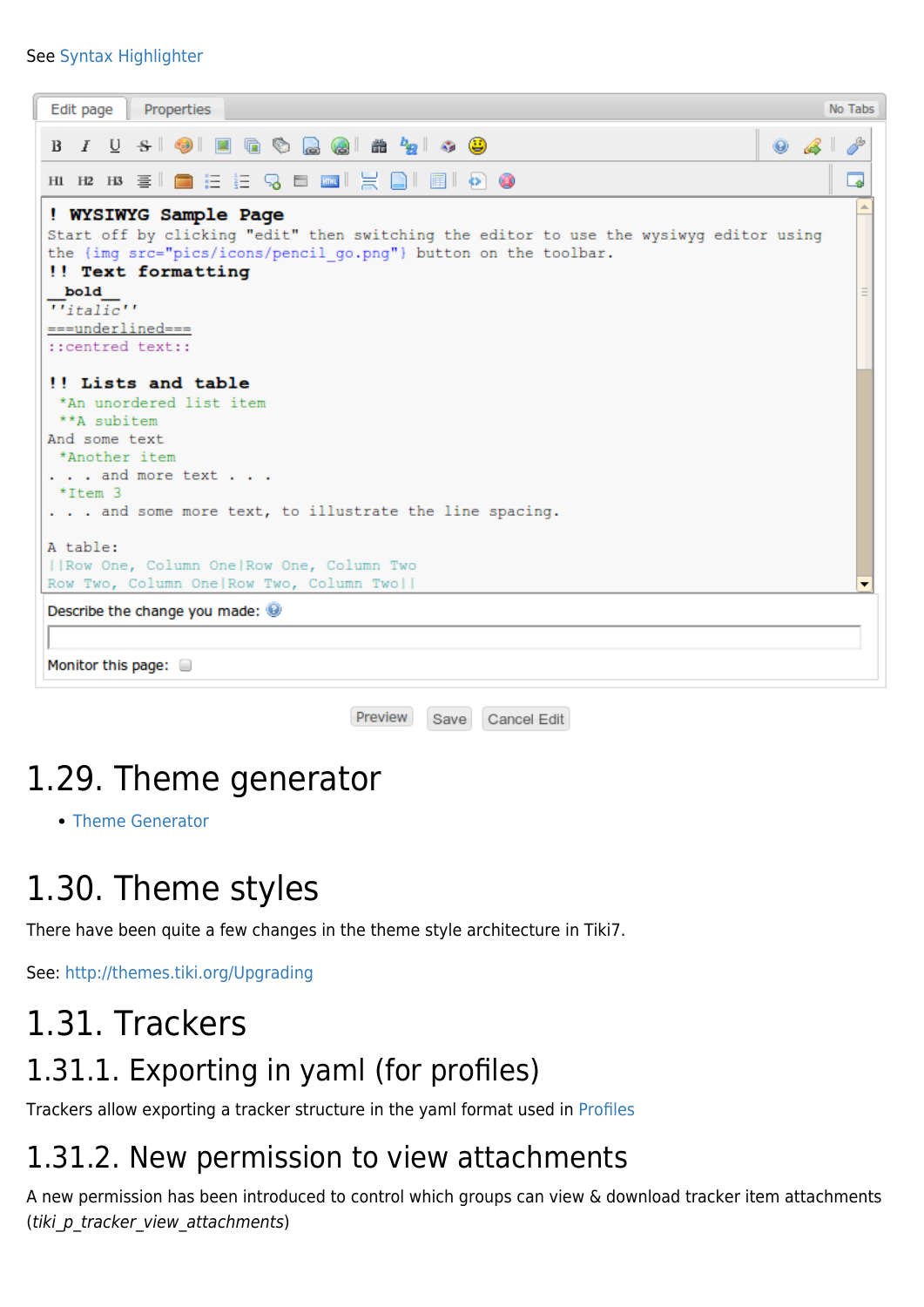## 1.32. WebDAV access to wiki pages

[WebDAV access to Wiki Pages](https://doc.tiki.org/WebDAV-access-to-Wiki-Pages)

# 1.33. Unified Search

A Complete revamp of the search infrastructure to take advantage of Zend Search Lucene: [Search and List](https://doc.tiki.org/Search-and-List-from-Unified-Index) [from Unified Index](https://doc.tiki.org/Search-and-List-from-Unified-Index)

# 1.34. WordPress importer

Basic support for importing a WordPress blog into Tiki using WordPress WXR file. See [WordPress importer dev](http://dev.tiki.org/WordPress%20importer) [page](http://dev.tiki.org/WordPress%20importer) and [WordPress importer documentation page](https://doc.tiki.org/WordPress-importer).

## 1.35. Zend Framework 1.11

Tiki is updated from 1.10 to 1.11 <http://devzone.zend.com/article/12724-Zend-Framework-1.11.0-FINAL-Released>

### 1.36. Zotero

A plugin to [Zotero](http://dev.tiki.org/Zotero) to manage references.

## Upgrade notes

Besides reading the general [Upgrade](https://doc.tiki.org/Upgrade) notes, keep in mind also that Tiki 7 introduces several major changes from prior versions. If you are upgrading from an earlier version, you should be aware of the following:

- Extensive changes to Trackers as part of the on-going [Tracker Re-vamp.](http://dev.tiki.org/tracker+roadmap) If you are using trackers, make sure to do a test upgrade and test everything with latest available release of 7.x before you upgrade.
	- for example, **Tracker field IDs and names** may have changed. and to improve consistency, all tracker fields now use **ins\_***XX*, where *XX* is the **fieldId**. If you use custom jQuery or other code with trackers, you will need to update the code to reflect this change.
- Extensive changes to **[Module use and management](http://dev.tiki.org/Modules+Revamp)**.
- **[Custom header and footer areas](http://themes.tiki.org/Theme+header+modules)** in themes have been replaced with modules.
- The wiki plugin parser has been revamped to be more future-proof and powerful. However, it tends to be less permissive of incorrectly formatted syntax. So if a plugin was working in 6, but not in 7, check the syntax to see if it's correct. You could have a quote or parenthesis missing.

#### **PHP 5.1 support dropped**

The minimal version of PHP required by Tiki was raised from 5.1 to **5.2**. Systems with PHP 5.1 should upgrade PHP or keep using Tiki 6, which will be supported until approximately 2013.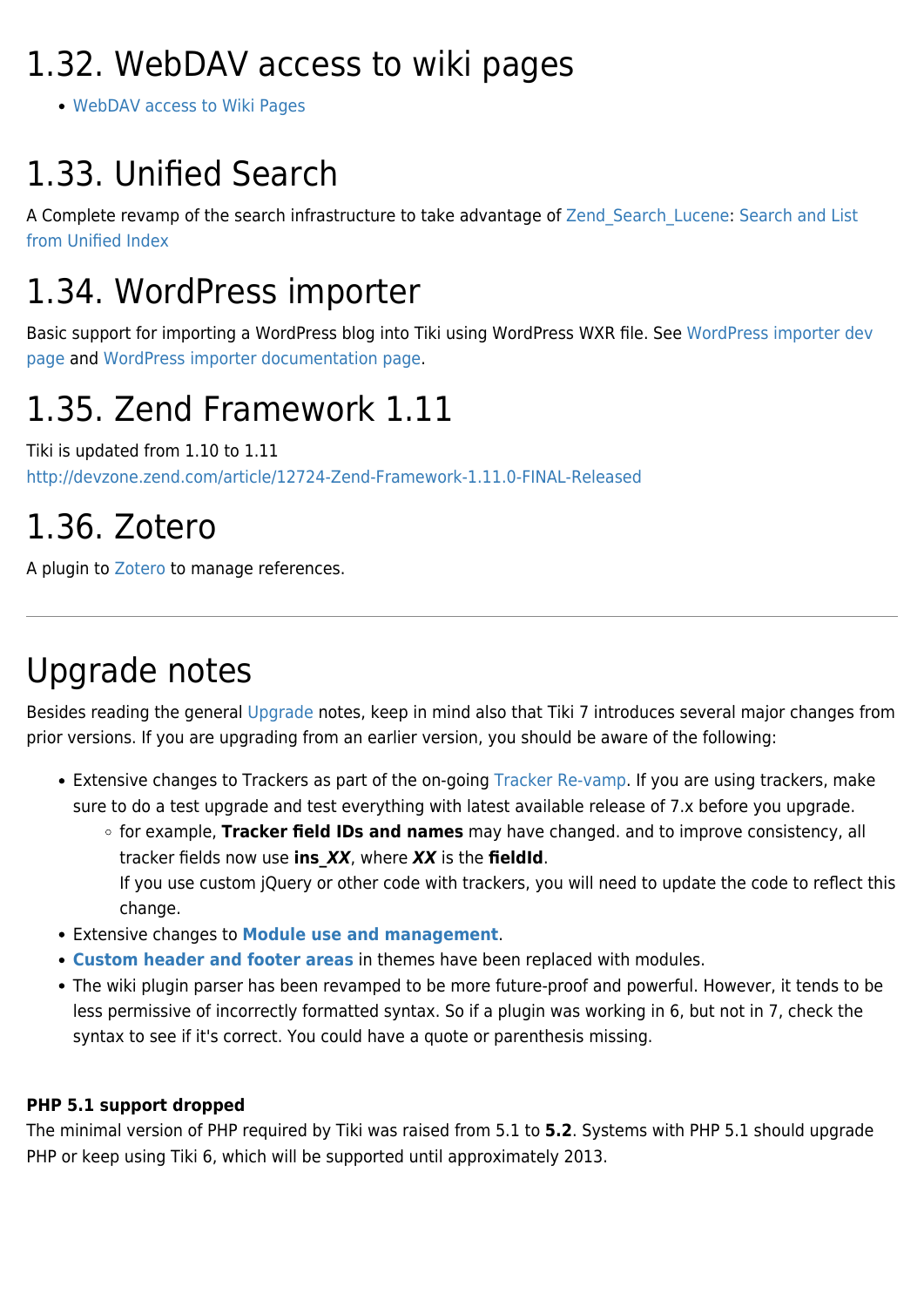#### Introduction to upgraders from old versions

If you are migrating to [Tiki7](https://doc.tiki.org/Tiki7) from Tiki versions earlier than [Tiki6,](https://doc.tiki.org/Tiki6) you are encouraged to read first the pages describing the changes introduced in earlier versions of Tiki, such as:

- $\bullet$  [Tiki6](https://doc.tiki.org/Tiki6)
- $\bullet$  [Tiki5](https://doc.tiki.org/Tiki5)
- $\bullet$  [Tiki4](https://doc.tiki.org/Tiki4)
- $\bullet$  [Tiki3](https://doc.tiki.org/Tiki3)

#### Steps

Remember these steps if you are upgrading from a previous version up to 7.

- 1. Read the general [Upgrade](http://doc.tiki.org/Upgrade&structure=Tiki+Installation+Guide) notes, if you haven't done so in the last few years.
- 2. Remember to run setup.sh again (if you have console access).
- 3. Beware of changes in modules and their management: <http://dev.tiki.org/Modules+Revamp>
- 4. Check these two pages for notes specific on upgrading your theme style:
	- <https://themes.tiki.org/Upgrading>
	- <https://themes.tiki.org/Theme+header+modules>

Keep in mind that your Custom site header might be gone, in which case you'll need to manually re-do it using module management.

In other cases, custom top bar code or other custom sections you had coded in **Admin Home > Look & Feel > General Layout Options** might be misplaced. If so, go to **Admin > Modules** and set the proper order of the modules (see [Theme Header Modules](http://themes.tiki.org/Theme+header+modules) for more information on the proper order for header modules).

5. You might need to re-approve some of your plugin calls.

Go to<http://example.org/>**tiki-plugins.php** as admin and approve them all (after revision, if needed, as always)

Pages linking to Tiki7

67 pages link to [Tiki7](https://doc.tiki.org/Tiki7)

- $\bullet$  [Tiki7](https://doc.tiki.org/Tiki7)
- [Tiki8](https://doc.tiki.org/Tiki8)
- $\bullet$  [Tiki9](https://doc.tiki.org/Tiki9)
- [PluginTrackerList](https://doc.tiki.org/PluginTrackerList)
- [PluginTrackerFilter](https://doc.tiki.org/PluginTrackerFilter)
- [Pretty Tracker](https://doc.tiki.org/Pretty-Tracker)
- [Flagged Revisions](https://doc.tiki.org/Flagged-Revisions)
- [Unified Index Comparison](https://doc.tiki.org/Unified-Index-Comparison)
- [PluginTrackerIf](https://doc.tiki.org/PluginTrackerIf)
- [Documentation](https://doc.tiki.org/Documentation)
- [PluginTrackerToggle](https://doc.tiki.org/PluginTrackerToggle)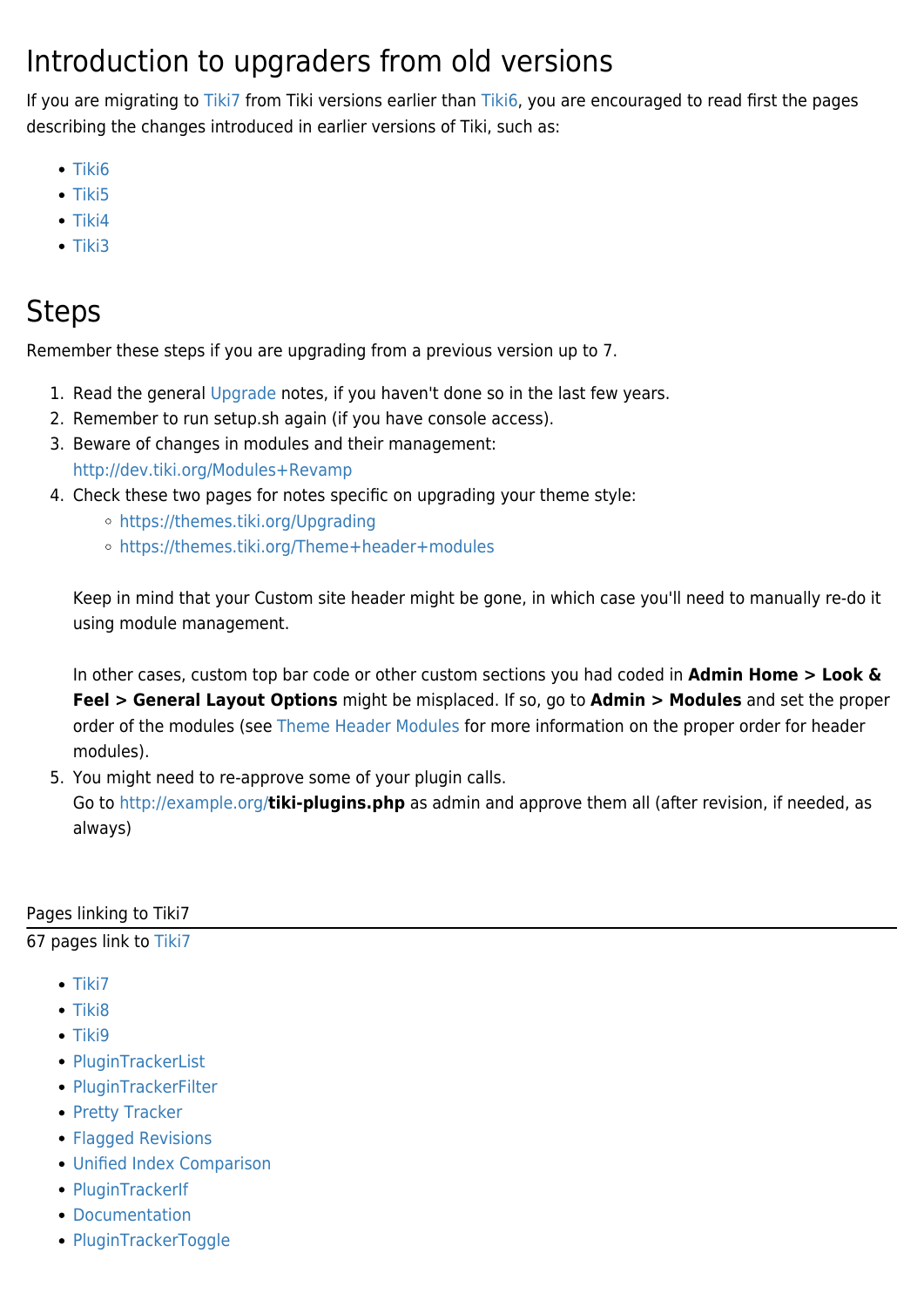- [WebDAV](https://doc.tiki.org/WebDAV)
- [Shopping Cart](https://doc.tiki.org/Shopping-Cart)
- [PluginJq](https://doc.tiki.org/PluginJq)
- [PluginParam](https://doc.tiki.org/PluginParam)
- [플래그 지정 수정 버전](https://doc.tiki.org/%ED%94%8C%EB%9E%98%EA%B7%B8-%EC%A7%80%EC%A0%95-%EC%88%98%EC%A0%95-%EB%B2%84%EC%A0%84)
- [PluginCode](https://doc.tiki.org/PluginCode)
- [Numeric Tracker Field](https://doc.tiki.org/Numeric-Tracker-Field)
- [PluginSlideshow](https://doc.tiki.org/PluginSlideshow)
- [Slideshow](https://doc.tiki.org/Slideshow)
- [Module trackerhelp](https://doc.tiki.org/Module-trackerhelp)
- [Draw](https://doc.tiki.org/Draw)
- [PluginTrackerTimeline](https://doc.tiki.org/PluginTrackerTimeline)
- [PluginR](https://doc.tiki.org/PluginR)
- [Assigning Modules](https://doc.tiki.org/Assigning-Modules)
- [위키 플러그인](https://doc.tiki.org/%EC%9C%84%ED%82%A4-%ED%94%8C%EB%9F%AC%EA%B7%B8%EC%9D%B8)
- [설명서](https://doc.tiki.org/%EC%84%A4%EB%AA%85%EC%84%9C)
- [文档](https://doc.tiki.org/%E6%96%87%E6%A1%A3)
- [Plugiciels Wiki](https://doc.tiki.org/Plugiciels-Wiki)
- [Dokumentation](https://doc.tiki.org/Dokumentation)
- [검색 색인](https://doc.tiki.org/%EA%B2%80%EC%83%89-%EC%83%89%EC%9D%B8)
- [List](https://doc.tiki.org/List-%ED%94%8C%EB%9F%AC%EA%B7%B8%EC%9D%B8) [플러그인](https://doc.tiki.org/List-%ED%94%8C%EB%9F%AC%EA%B7%B8%EC%9D%B8)
- [Code](https://doc.tiki.org/Code-%ED%94%8C%EB%9F%AC%EA%B7%B8%EC%9D%B8) [플러그인](https://doc.tiki.org/Code-%ED%94%8C%EB%9F%AC%EA%B7%B8%EC%9D%B8)
- [프리티 트래커](https://doc.tiki.org/%ED%94%84%EB%A6%AC%ED%8B%B0-%ED%8A%B8%EB%9E%98%EC%BB%A4)
- [요구 사항](https://doc.tiki.org/%EC%9A%94%EA%B5%AC-%EC%82%AC%ED%95%AD)
- [모듈](https://doc.tiki.org/%EB%AA%A8%EB%93%88-wikistrucuture) [wikistrucuture](https://doc.tiki.org/%EB%AA%A8%EB%93%88-wikistrucuture)
- [PluginPerspective](https://doc.tiki.org/PluginPerspective)
- [PluginPrettyTrackerViews](https://doc.tiki.org/PluginPrettyTrackerViews)
- [PluginHasBought](https://doc.tiki.org/PluginHasBought)
- [PluginShopperInfo](https://doc.tiki.org/PluginShopperInfo)
- [PluginTrackerItemCopy](https://doc.tiki.org/PluginTrackerItemCopy)
- [PluginTrackerPasscode](https://doc.tiki.org/PluginTrackerPasscode)
- [PluginExtendCartHold](https://doc.tiki.org/PluginExtendCartHold)
- [PluginAdjustInventory](https://doc.tiki.org/PluginAdjustInventory)
- [PluginCartMissingUserInfo](https://doc.tiki.org/PluginCartMissingUserInfo)
- [Module menu](https://doc.tiki.org/Module-menu)
- [PluginZotero](https://doc.tiki.org/PluginZotero)
- [PluginZoteroList](https://doc.tiki.org/PluginZoteroList)
- [Module Settings Interface](https://doc.tiki.org/Module-Settings-Interface)
- [PluginGetAccessToken](https://doc.tiki.org/PluginGetAccessToken)
- [PluginGroupExpiry](https://doc.tiki.org/PluginGroupExpiry)
- [WordPress importer](https://doc.tiki.org/WordPress-importer)
- [PluginTwitter](https://doc.tiki.org/PluginTwitter)
- [Theme Generator](https://doc.tiki.org/Theme-Generator)
- [Module wikistructure](https://doc.tiki.org/Module-wikistructure)
- [Maps General information](https://doc.tiki.org/Maps-General-information)
- [PluginSheet](https://doc.tiki.org/PluginSheet)
- [Interactive Translation](https://doc.tiki.org/Interactive-Translation)